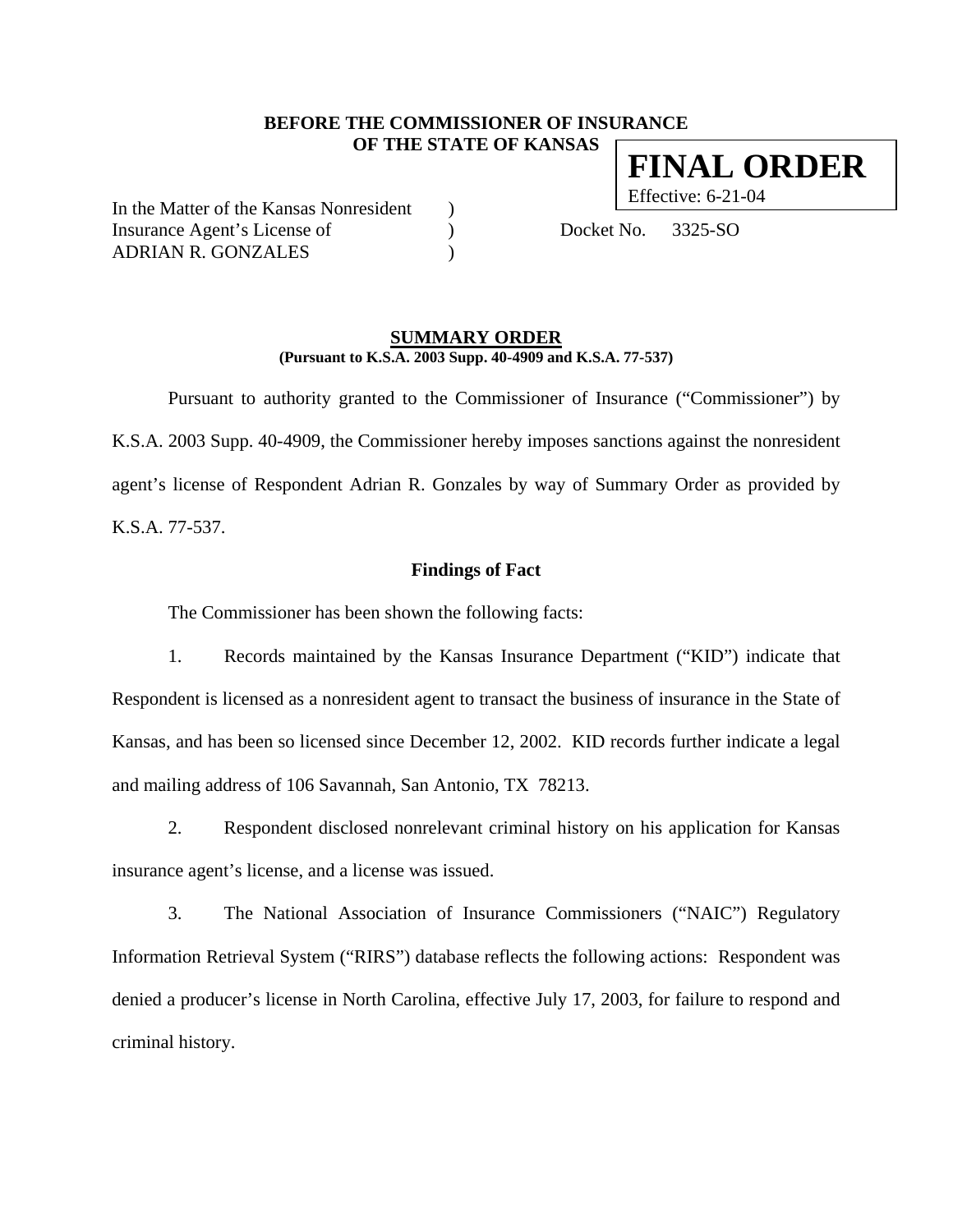4. By letter dated March 1, 2004, and addressed to Respondent at his address of record, KID requested details of the regulatory action and advised Respondent that failure to reply by March 15, 2004, could result in action against his license.

5. By letter dated April 5, 2004, KID made a second request and advised Respondent that failure to reply by April 20, 2004 would result in action to revoke his license.

6. To date, Respondent has not responded to the inquiry or notified KID of the action or a change of address.

## **Applicable Law**

7. K.S.A. 2003 Supp. 40-4909(a) provides, in relevant part:

"The commissioner may deny, suspend, revoke or refuse renewal of any license issued under this act if the commissioner finds that the applicant or license holder has . . . (2) Violated (A) Any provision of chapter 40 of the Kansas Statutes Annotated, and amendments thereto, or any rule and regulation promulgated thereunder; (B) Any subpoena or order of the commissioner; . . . (6) Been convicted of a misdemeanor or felony . . . (8) Used any fraudulent, coercive, or dishonest practice, or demonstrated any incompetence, untrustworthiness or financial irresponsibility in the conduct of business in this state or elsewhere. (9) Had an insurance agent license, or its equivalent, denied, suspended or revoked in any other state, district or territory...." K.S.A. 2003 Supp. 40-4909(a).

8. Administrative regulations require that a person licensed in this state as an insurance agent shall, within 30 days of the occurrence, report enumerated events to the Commissioner. Among these events are disciplinary action against the agent's license by the insurance regulatory official of any other state or territory, criminal convictions, or changes of address. K.A.R. § 40-7-9.

9. In lieu of taking any other action under subsection (a) of K.S.A. 40-4909, the commissioner may impose monetary penalties as provided by K.S.A. 2003 Supp. 40-4909(h).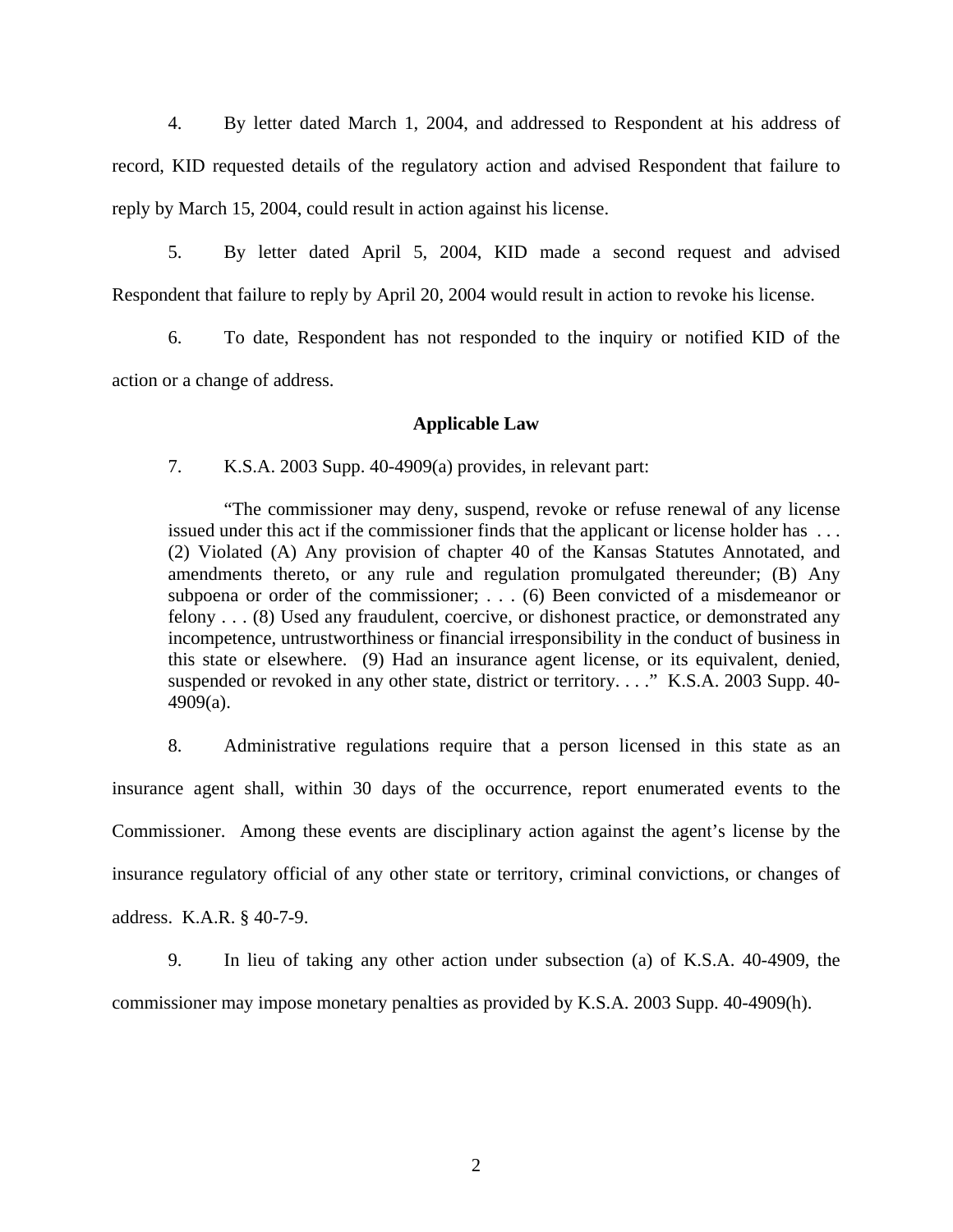10. The Commissioner may revoke any license issued under the Insurance Agents Licensing Act if the Commissioner finds that the insurable interests of the public are not properly served under such license. K.S.A. 2003 Supp. 40-4909(b).

#### **Conclusions of Law**

11. The Commissioner has jurisdiction over Respondent as well as the subject matter of this proceeding, and such proceeding is held in the public interest.

12. The Commissioner finds that Respondent's license may be revoked or suspended because Respondent has been denied an insurance agent's license or its equivalent in another state.

13. The Commissioner finds that Respondent has violated K.A.R. §40-7-9 by failing to notify KID of the license denial within 30 days

14. The Commissioner, therefore, concludes that good cause exists pursuant to K.S.A. 2003 Supp. 40-4909(a) to revoke or suspend Respondent's Kansas nonresident insurance agent's license or impose administrative penalties in lieu of revocation.

15. In addition, the Commissioner finds that Respondent failed or refused to respond to a proper inquiry from the Commissioner, demonstrating a disregard for regulatory authority beyond mere failure to comply with K.A.R. §40-7-9.

16. The Commissioner concludes that Respondent's insurance agent's license may be revoked for the protection of the insurable interests of the public pursuant to K.S.A. 2003 Supp. 40-4909(b).

17. Based on the facts and circumstances set forth herein, it appears that the use of summary proceedings in this matter is appropriate, in accordance with the provisions set forth in K.S.A. 77-537(a), in that the use of summary proceedings does not violate any provision of the

3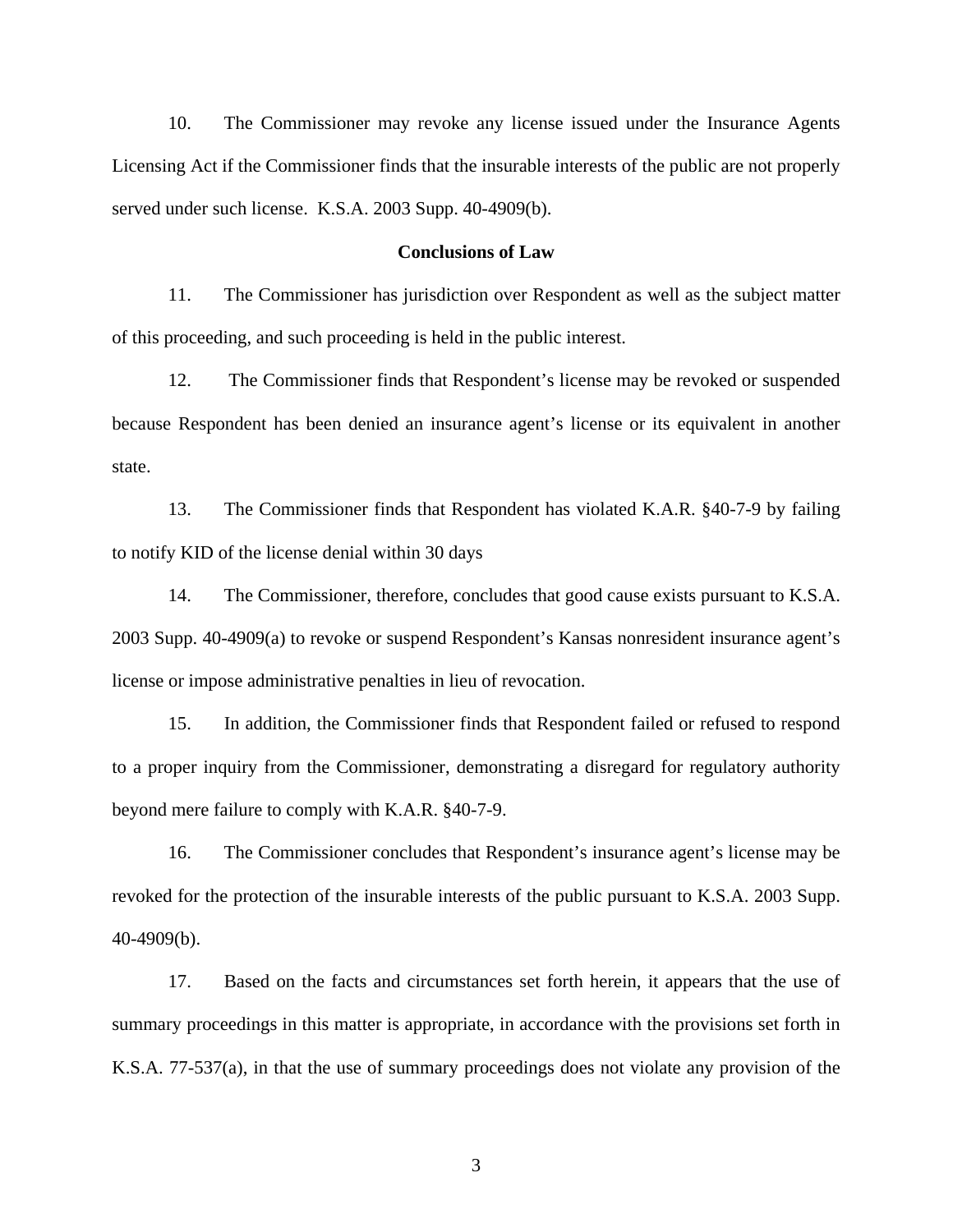law and the protection of the public interest does not require the KID to give notice and opportunity to participate to persons other than Adrian R. Gonzales.

# **IT IS THEREFORE ORDERED BY THE COMMISSIONER OF INSURANCE**

**THAT** Respondent Adrian R. Gonzales shall pay an administrative penalty of \$500 for failure to respond to the Commissioner's inquiries, and the Kansas nonresident insurance agent's license of Adrian R. Gonzales is hereby **SUSPENDED on the effective date of this order until such time as the penalty is paid in full**.

 **IT IS SO ORDERED THIS \_3rd\_ DAY OF JUNE 2004, IN THE CITY OF TOPEKA, COUNTY OF SHAWNEE, STATE OF KANSAS.** 



\_/s/ Sandy Praeger\_\_\_\_\_\_\_\_\_\_\_\_\_\_\_\_\_\_ Sandy Praeger Commissioner of Insurance

 $\angle$ s/ John W. Campbell John W. Campbell

**NOTICE: In the event the Petitioner files a petition for judicial review, the agency officer designated pursuant to K.S.A. 77-613(e) to receive service of a petition for judicial review on behalf of the KID is John W. Campbell, General Counsel, Kansas Insurance Department, 420 S.W. 9th St., Topeka, KS 66612-1678.**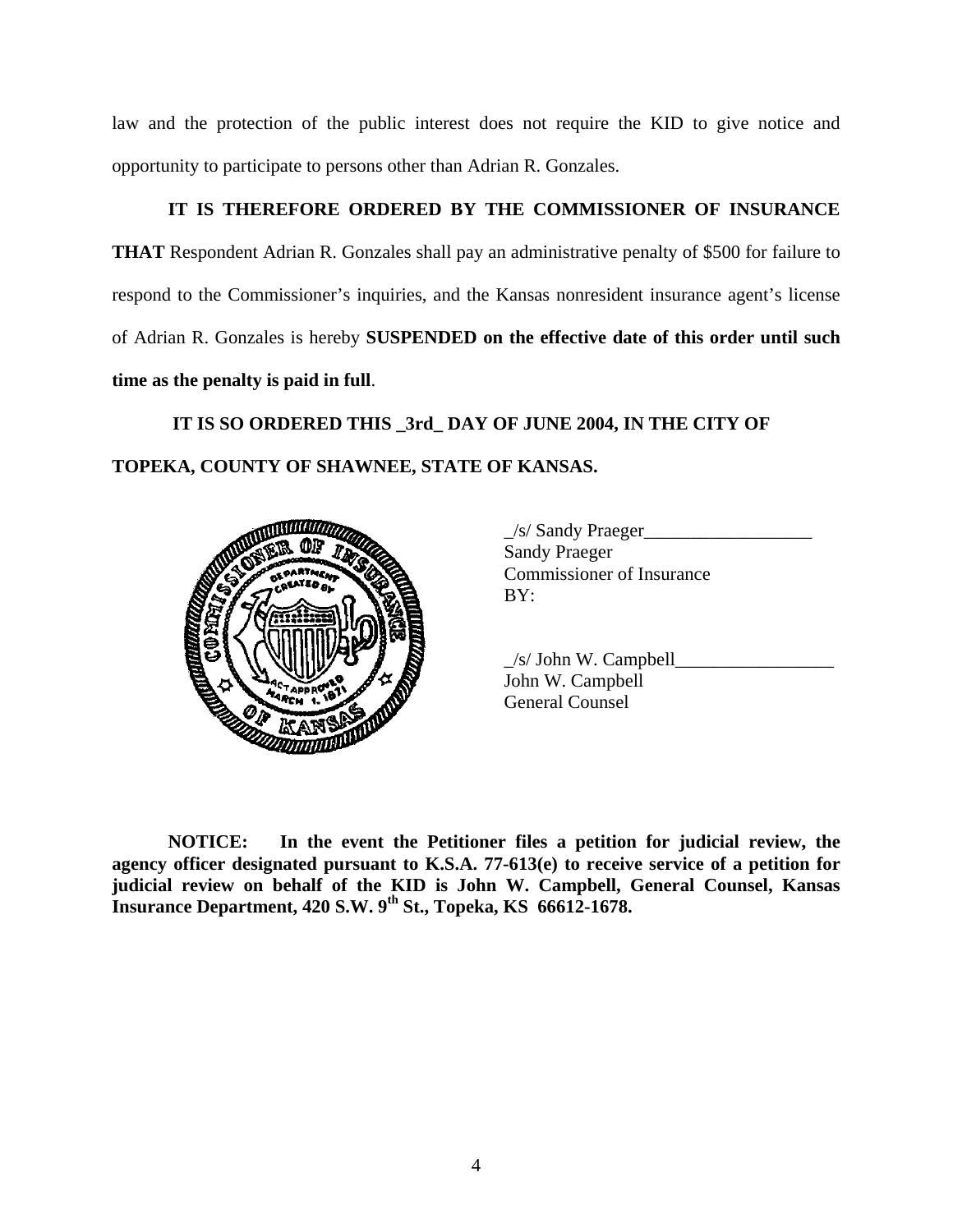# **Certificate of Service**

The undersigned hereby certifies that she served a true and correct copy of the above and foregoing **Notice** and **Summary Order** on this \_3rd\_ day of May 2004, by causing the same to be deposited in the United States Mail, first class postage prepaid, addressed to the following:

Adrian R. Gonzales 106 Savannah San Antonio, TX 78213

> \_/s/ Brenda J. Clary\_\_\_\_\_\_\_\_\_\_\_\_\_\_\_\_\_\_\_ Brenda J. Clary